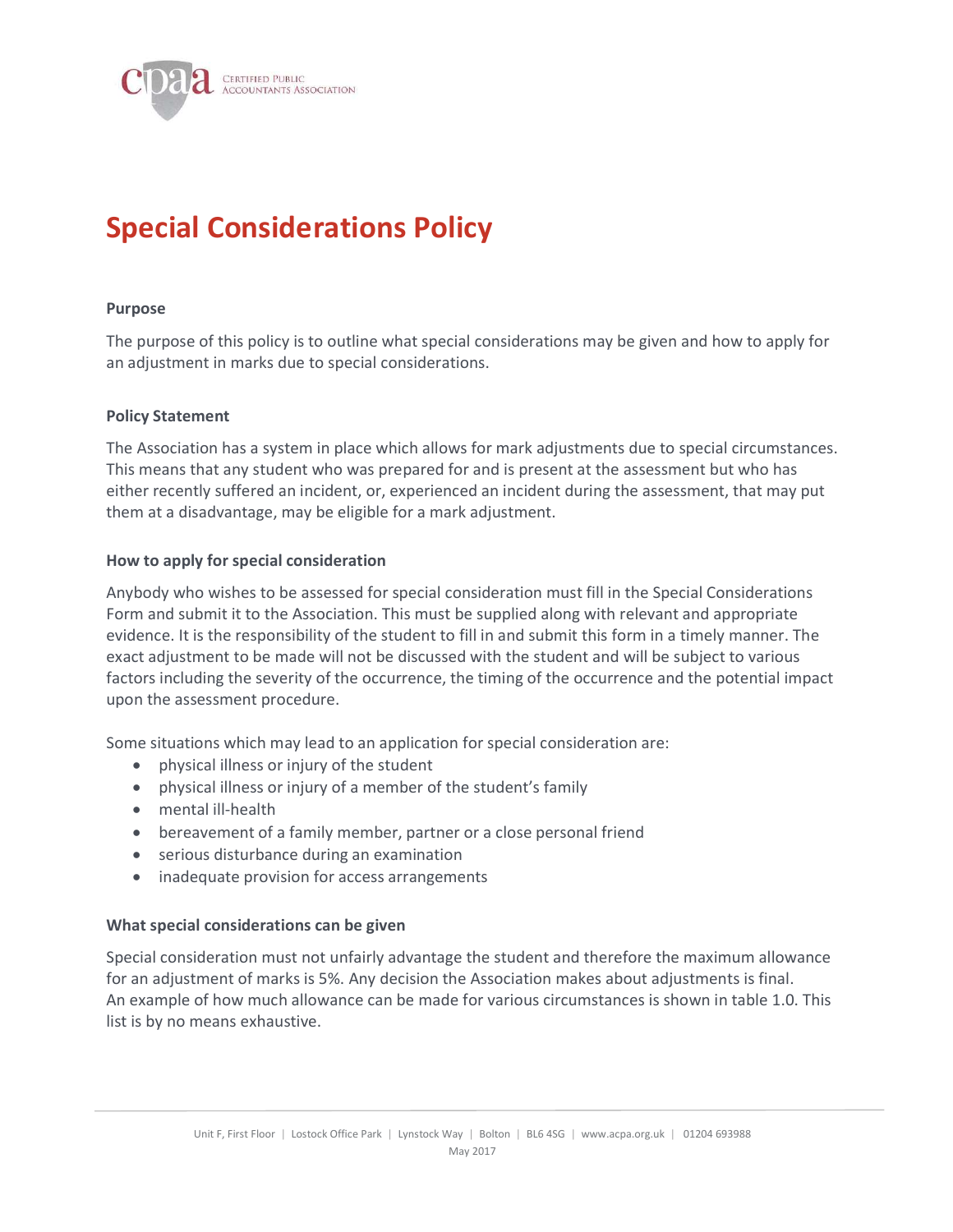

#### table 1.0 – special consideration adjustments

| <b>Adjustment to be</b> | <b>Reason for special consideration</b>                                        |
|-------------------------|--------------------------------------------------------------------------------|
| awarded                 |                                                                                |
| 5%                      |                                                                                |
|                         | terminal illness of the student or a member of their family                    |
|                         | very recent bereavement<br>$\bullet$                                           |
| 4%                      |                                                                                |
|                         | recent surgery<br>٠                                                            |
|                         | life threatening illness of the student or a member of their family<br>٠       |
| 3%                      |                                                                                |
|                         | recent traumatic experience<br>$\bullet$                                       |
|                         | recent serious illness<br>$\bullet$                                            |
| 2%                      |                                                                                |
|                         | illness at time of examination                                                 |
|                         | distress on day of examination<br>٠                                            |
| 1%                      |                                                                                |
|                         | disruption during the exam<br>$\bullet$                                        |
|                         | administrative or technical error which caused a minor disruption<br>$\bullet$ |
|                         | minor ailments                                                                 |
| 0%                      |                                                                                |
|                         | consideration was given but it was felt the circumstances did not<br>٠         |
|                         | warrant a mark adjustment                                                      |

All exams must still be marked and graded according to the actual performance of the student and not on their potential ability.

Special consideration may also be given if there are technical difficulties during the exam which result in the student being unable to complete the assessment. A pass mark may be awarded if there is previous evidence of the student's competency. Alternatively, the student may be invited to re-sit the exam at no cost at a later date. The exact action to be taken very much depends on the circumstances.

#### **Timescales**

In order to ensure that we can fully investigate and take appropriate action, requests should be made as soon as possible.

We aim to respond to all requests in a timely manner and will adhere to the following timescales wherever possible:

Acknowledgement of request – within 5 working days Full response – within 20 working days

Requests made more than 10 working days after the assessment will not be processed.